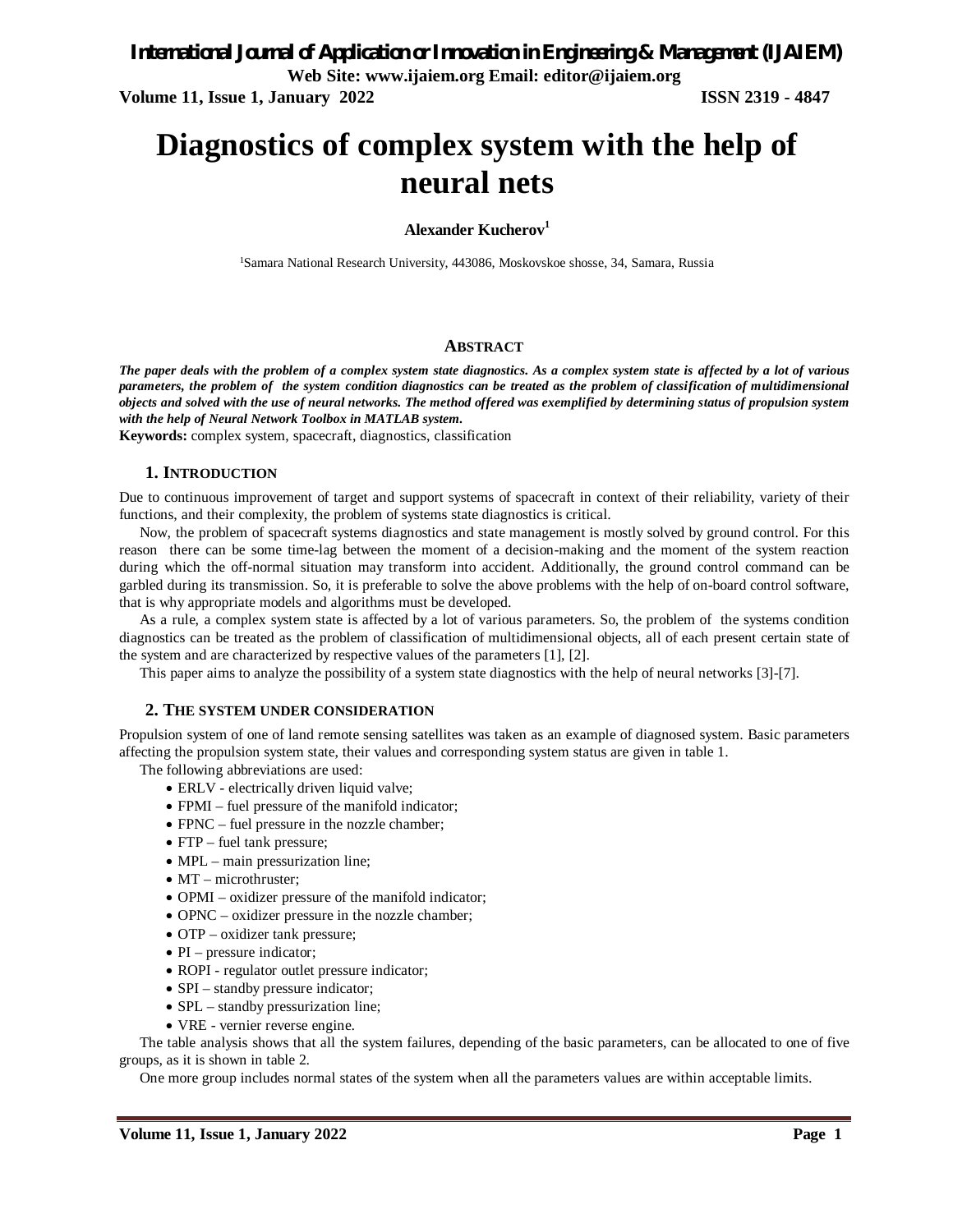## *International Journal of Application or Innovation in Engineering & Management (IJAIEM)* **Web Site: www.ijaiem.org Email: editor@ijaiem.org**

**Volume 11, Issue 1, January 2022 ISSN 2319 - 4847**

| <b>Parameter</b>                         | Parameter value, Mpa | The system status                                                                                   |
|------------------------------------------|----------------------|-----------------------------------------------------------------------------------------------------|
|                                          | from $1.5$ to $2.4$  | Normal state                                                                                        |
| <b>OTP</b>                               | < 1.5                | PI nonoperation. MT thrust decreases in proportion to tanks pressure                                |
| <b>FTP</b>                               | from $1.5$ to $2.4$  | Normal state                                                                                        |
|                                          | < 1.5                | PI nonoperation. MT thrust decreases in proportion to tanks pressure                                |
| <b>OPNC</b>                              | From 1.0 to 1.4      | Normal state                                                                                        |
|                                          | $\leq 0.7$           | VRE ignition failure. VRE thrust is less than 0.1 of its nominal value                              |
| <b>FPNC</b>                              | 1.01.4               | Normal state                                                                                        |
|                                          | $\leq 0.7$           | VRE ignition failure. VRE thrust is less than 0.1 of its nominal value                              |
| <b>ROPI</b>                              | > 2.4                | Possible failure of regulator in MPL or SPL                                                         |
|                                          | < 2.4                | Normal state                                                                                        |
| PI                                       | $\leq 1.5$           | Possible failure of MPL or PI                                                                       |
|                                          | >1.5                 | Normal state                                                                                        |
|                                          | $\leq 1.7$           | MPL or SPI failure                                                                                  |
| <b>SPI</b>                               | >1.7                 | Normal state                                                                                        |
| FPMI 1.                                  | > 0.7                | Normal state                                                                                        |
| OPMI1                                    | $\leq 0.7$           | ERLV1(2) unopening (within the MT operating period)<br>MT1 leakage (out of the MT operating period) |
| FPMI <sub>2</sub> .<br>OPMI <sub>2</sub> | > 0.7                | Normal state                                                                                        |
|                                          | $\leq 0.7$           | ERLV1(2) unopening (within the MT operating period)<br>MT1 leakage (out of the MT operating period) |

| Table 1: The propulsion system basic parameters |  |  |  |  |
|-------------------------------------------------|--|--|--|--|
|-------------------------------------------------|--|--|--|--|

| No.                           | The system status                                                      | <b>Affecting parameters</b> |
|-------------------------------|------------------------------------------------------------------------|-----------------------------|
|                               | Normal state                                                           |                             |
| $\mathfrak{D}_{\mathfrak{p}}$ | PI nonoperation. MT thrust decreases in proportion to tanks pressure   | FTP, OTP                    |
| 3                             | VRE ignition failure. VRE thrust is less than 0.1 of its nominal value | FPNC, OPNC                  |
| 4                             | Possible failure of MPL or SPL                                         | ROPI, PI                    |
| 5                             | Pressurization system or SPI failure                                   | <b>SPI</b>                  |
| 6                             | $ERLV1(2)$ unopening (within the MT operating period)                  | FPMI1, FPMI2,               |
|                               | MT1 leakage (out of the MT operating period)                           | OPMI1. OPMI2                |

### **Table 2:** Summary table of failures

So, it may be seen that we need to classify objects characterized by 11 parameters into one of 6 groups. The problem may be solved by Neural Network Toolbox, which is the part of MATLAB system [8].

### **3. THE PROBLEM SOLUTION**

### **3.1 Preparing the Data**

First of all, initial data must be formed. Those data are organized into array X and the target array T. The array X consists of 12 samples, each including 25 elements. Every element includes 11 values of parameters affecting the system. Elements with numbers from 1 to 25 include parameters values corresponding to normal system state, parameters values of elements with numbers from 26 to 50 correspond to the case when the first system parameter (for instance, FTP) is outside its nominal range and so on. Due to lack of information about the real system failures, the parameters are generated as uniform random numbers. So, each column of the input matrix has eleven values of the system parameters, and total number of columns equals to 300.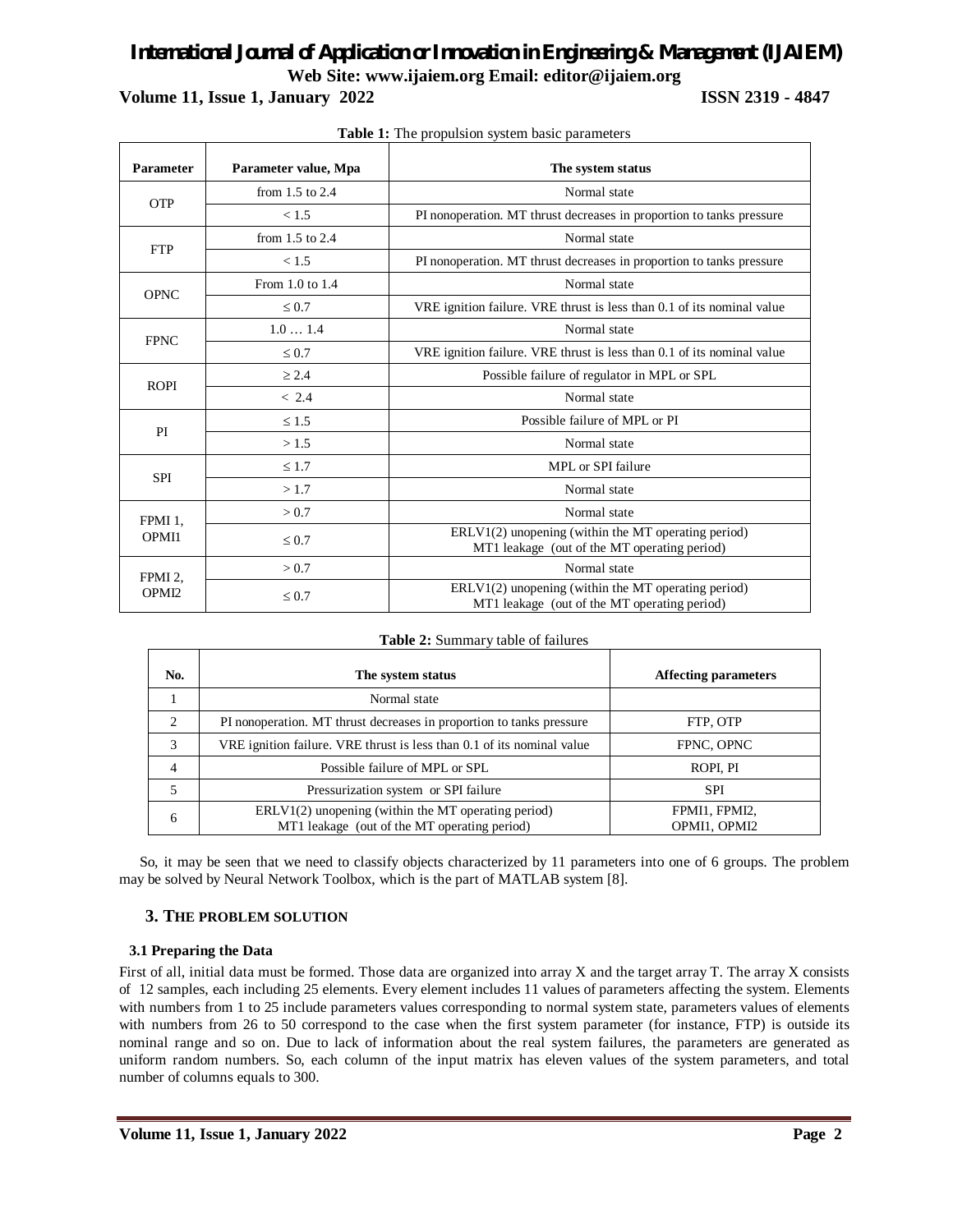### *International Journal of Application or Innovation in Engineering & Management (IJAIEM)* **Web Site: www.ijaiem.org Email: editor@ijaiem.org**

### **Volume 11, Issue 1, January 2022 ISSN 2319 - 4847**

Each corresponding column of the target matrix T has six elements, consisting of five zeros and a 1 in the location of the associated fault mode according to table 2 (one more status corresponds to normal system work):

 $T(1:6,1:300)=0;$ 

T(1:1,1:25)=1; % normal work T(2:2,26:75)=1; % fault mode No.1 T(3:3,76:125)=1; % fault mode No.2 T(4:4,126:175)=1; % fault mode No.3 T(5:5,176:200)=1; % fault mode No.4 T(6:6,201:300)=1; % fault mode No.5

### **3.2 Creating a neural network**

The next step is to create a neural network that will learn to classify the system statuses. Networks with one, two and tree hidden layers and various number of neurons in each layer were tried (table 3). The validation and test data sets, by default, were set to 15% of the original data.

| No.            | <b>Number of layers</b> | Number of<br>neurons in each<br>layer | Percentage of<br>correct<br>classifications |
|----------------|-------------------------|---------------------------------------|---------------------------------------------|
|                |                         | 6                                     | 36 %                                        |
| $\overline{c}$ |                         | 12                                    | 71 %                                        |
| 3              |                         | 18                                    | 90 %                                        |
| 4              |                         | 24                                    | 97 %                                        |
| 5              |                         | 36                                    | 56 %                                        |
| 6              | 2                       | 6                                     | 53 %                                        |
| 7              | $\mathfrak{D}$          | 12                                    | 48 %                                        |
| 8              | 3                       | 6                                     | 73 %                                        |

**Table 3:** Results of the neural networks testing

It may be seen, that the best results were obtained by the net with a single hidden layer of 24 neurons. Validation performance of the net is shown in figure 1, and confusion matrix is shown in figure 2.



**Figure 1** Neural net validation performance **Figure 2** Neural net confusion matrix



Here the confusion matrix is plotted across all samples. The confusion matrix shows the percentages of correct and incorrect classifications. Correct classifications are the light colored squares on the matrices diagonal. Incorrect classifications form the dark colored squares. It may be seen that the percentages in the dark colored squares are very small, indicating few misclassifications.